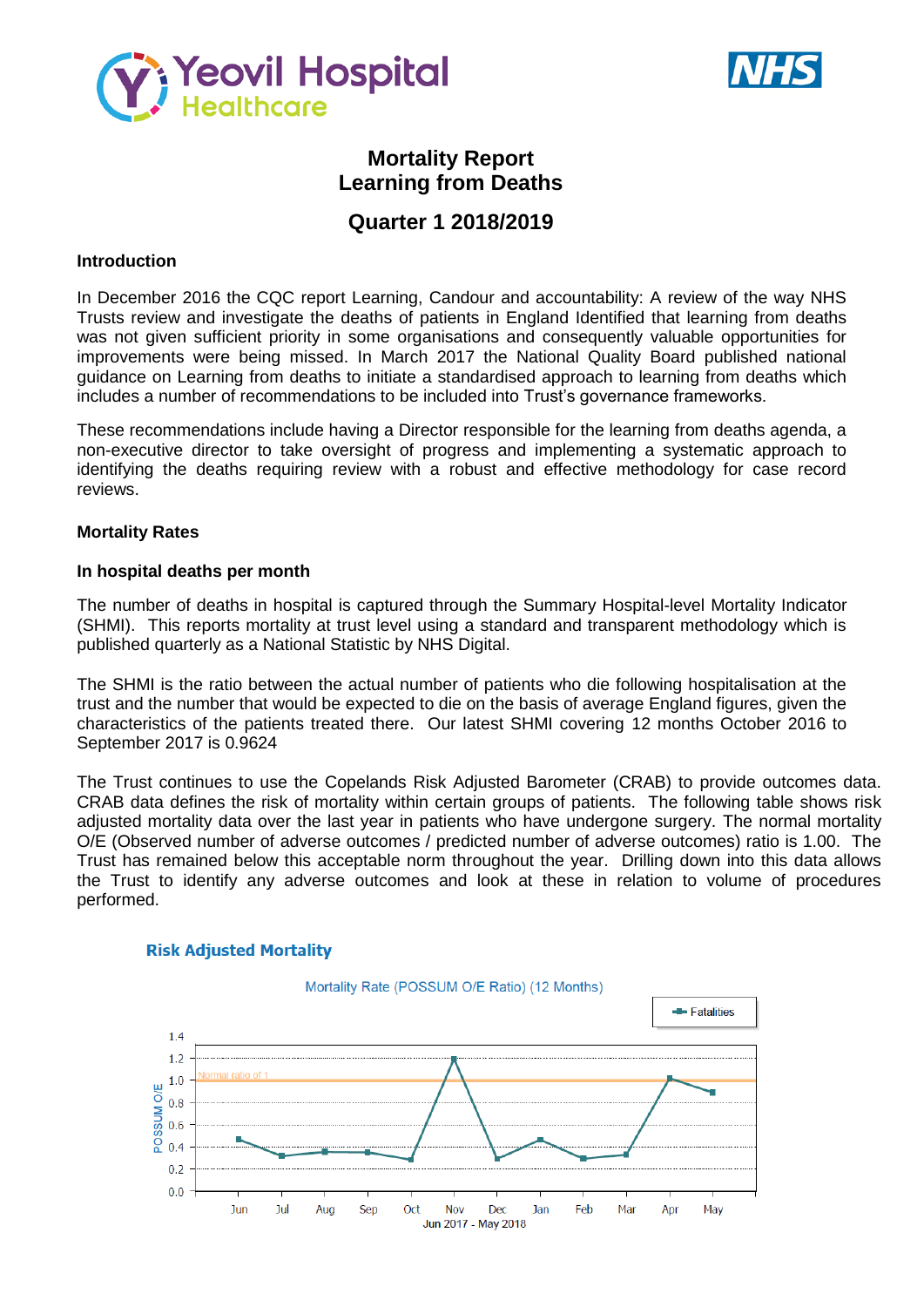The Clinical Outcomes Committee monitors outlier reports produced by CRAB and the Mortality Review group monitors speciality mortality reviews and undertakes a review of deaths with more than 4 triggers which have occurred in the Trust to identify opportunities for improvements in care.

It should be noted that the CRAB baseline data includes deaths within 30 days of discharge and is provided approximately six weeks after the patients' death. This means a percentage of these patients will have been reviewed as part of the routine mortality review process. Looking more closely at the greater than four trigger groups ensures that this cohort of high risk patients has been reviewed.

### **Mortality Outlier Alerts**

The Trust HSMR is reported at 96.7 rolling year as at March 2018. A review of this position has been monitored and reported against on a monthly basis and a mortality action plan developed as a consequence. This action plan has been shared with Somerset CCG and NHSi for their information and assurance. A reduction in HSMR was set as a target and the Trust is on trajectory to achieve this. Ongoing actions include:

- Improved accuracy of clinical coding of patients being managed on a palliative care pathway
- Introduction of a countywide Somerset Treatment Escalation Plan to improve and inform clinical management of patients transferring between care settings

Actions continue to be monitored by the Clinical Outcomes Committee on an ongoing basis.

## **Learning from Deaths**

The Structured Judgement Review tool from the Royal College of Physicians has been adopted throughout the Trust to ensure that formal mortality reviews are undertaken and that this data is available to inform improvements in care and reporting to the Board.

The Mortality Review Group continues to meet monthly to review those deaths flagged with four or more triggers to identify any concerns and to ensure learning for improvement. In addition, there has been in increase in the number of cases also reviewed via speciality Morbidity and Mortality meetings on a monthly basis. These cases are presented at the local Clinical Governance Meetings to share findings and inform improvements in care delivery.

The Mortality Review Group did not identify any deaths in the patient cohort with greater than 4 triggers where concerns were thought to have contributed to the outcome for those patients. It should be noted this data includes deaths within 30 days of discharge. Speciality based reviews have been formalised and it is anticipated that the Mortality Review Group's role will be one of monitoring and defining the final judgement from the mortality review data submitted at specialty level.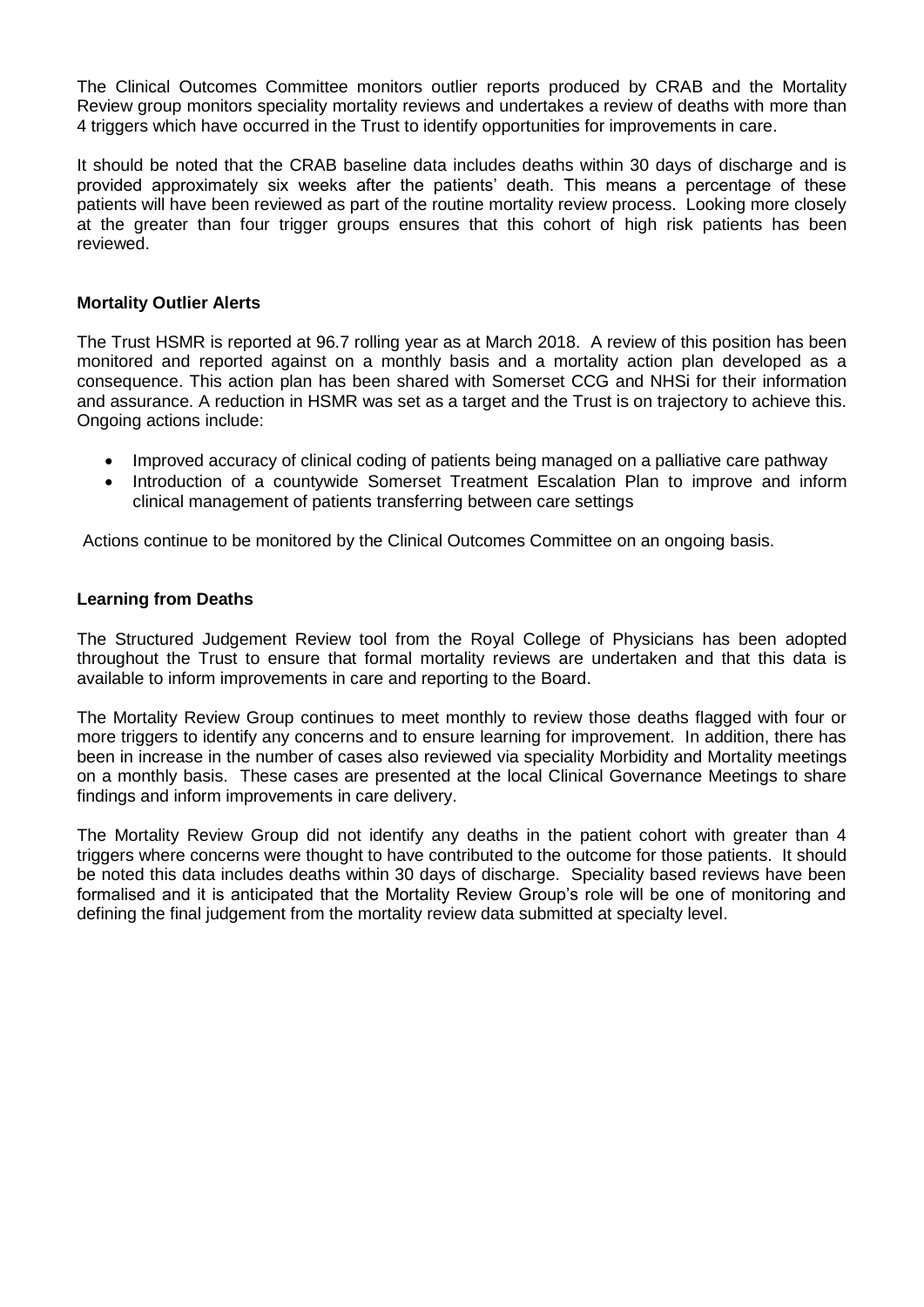This table provides the number of deaths in month against the number reviewed and where concerns have been identified.

| 2017/18                                                                                   |                          |                |                |                                |                |                |                |                    |                |                |                |                    |                         |                |             | 2018/19            |              |                |                |                    |
|-------------------------------------------------------------------------------------------|--------------------------|----------------|----------------|--------------------------------|----------------|----------------|----------------|--------------------|----------------|----------------|----------------|--------------------|-------------------------|----------------|-------------|--------------------|--------------|----------------|----------------|--------------------|
|                                                                                           | <b>April</b>             | <b>May</b>     | June           | Q <sub>1</sub><br><b>Total</b> | Jul            | Aug            | <b>Sep</b>     | Q2<br><b>Total</b> | Oct            | <b>Nov</b>     | <b>Dec</b>     | Q3<br><b>Total</b> | Jan                     | Feb            | <b>Mar</b>  | Q4<br><b>Total</b> | <b>April</b> | <b>May</b>     | June           | Q1<br><b>Total</b> |
| <b>Total deaths</b><br>in the Trust<br>(including ED<br>deaths)                           | 66                       | 54             | 50             | 170                            | 50             | 51             | 52             | 153                | 63             | 61             | 80             | 204                | 89                      | 98             | 95          | 282                | 68           | 63             | 51             | 182                |
| <b>Number</b><br>subject to a<br>mortality<br>review                                      | 9                        | 17             | 6              | 32                             | 5              | $\overline{7}$ | 11             | 22                 | 19             | 29             | $\overline{7}$ | 49                 | 10                      | 11             | 20          | 41                 | 11           | 10             | 8              | 29                 |
| <b>Number</b><br>investigated<br>under the<br>serious<br>incident<br>framework            |                          | 1              | $\overline{2}$ | 4                              | $\overline{2}$ | 1              | 1              | $\boldsymbol{4}$   | 1              | $\mathbf 0$    | $\mathbf 0$    | $\mathbf 1$        | $\mathbf 0$             | $\mathbf 0$    | $\mathbf 0$ | $\bf{0}$           | 1            | $\mathbf 0$    | 0              | $\mathbf 1$        |
| <b>Number of</b><br>learning<br>disability<br>deaths                                      | $\mathbf 0$              | $\overline{1}$ | $\overline{0}$ | 1                              | 1              | $\overline{0}$ | $\overline{2}$ | $\mathbf{3}$       | $\overline{0}$ | $\mathbf 0$    | $\mathbf 0$    | $\bf{0}$           | $\overline{\mathbf{A}}$ | $\overline{0}$ | -1          | $\overline{2}$     | 0            | $\mathbf{1}$   | $\overline{0}$ | $\mathbf{1}$       |
| Number of<br>bereavement<br>concerns                                                      | $\overline{\phantom{a}}$ | $-$            | --             | --                             | $\pmb{0}$      | -1             | 1              | $\bf{0}$           | $\Omega$       | 4              | $\overline{2}$ | 6                  | $\overline{2}$          | 0              | 3           | $5\phantom{1}$     | 3            | $\mathfrak{B}$ | $\overline{2}$ | 8                  |
| <b>Number</b><br>thought more<br>likely than<br>not to be due<br>to problems<br>with care | $\overline{0}$           | $\mathbf{1}$   | $\mathbf 0$    | 1                              | $\mathbf{1}$   | 1              | 1              | $\mathbf{3}$       | 4              | $\overline{2}$ | 1              | $\overline{7}$     | 1                       | 1              | $\mathbf 0$ | $\overline{2}$     | 1            | $\mathbf 0$    | $\mathbf 0$    | $\mathbf 0$        |

Of the 39 deaths subject to a case review in Q1:

- 29 were subject to a SJR
- 1 will be subject to a LeDeR review
- 8 were reviewed where bereavement concerns were raised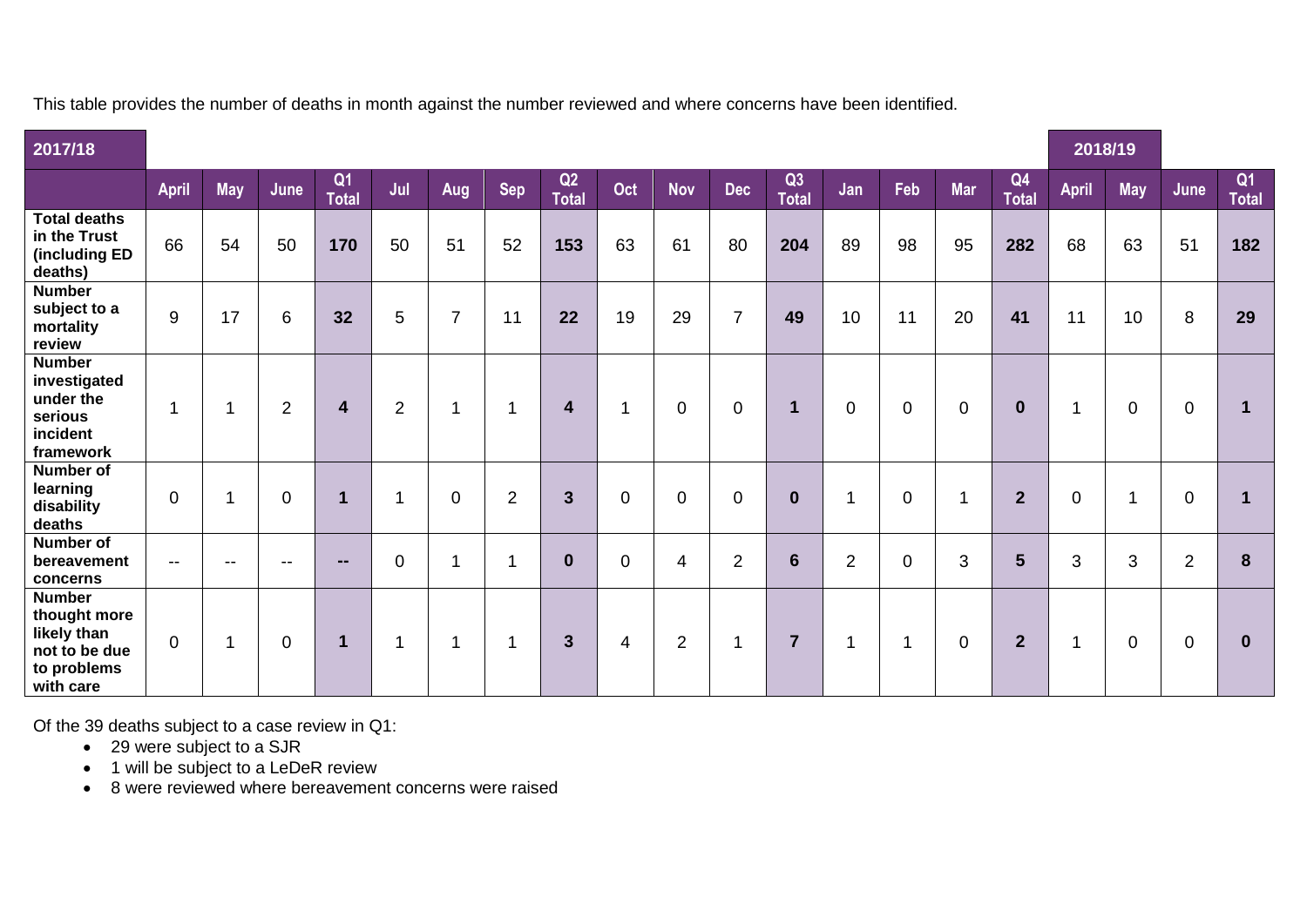This data is summarised in the following charts:



## **Overall Findings from case reviews completed**



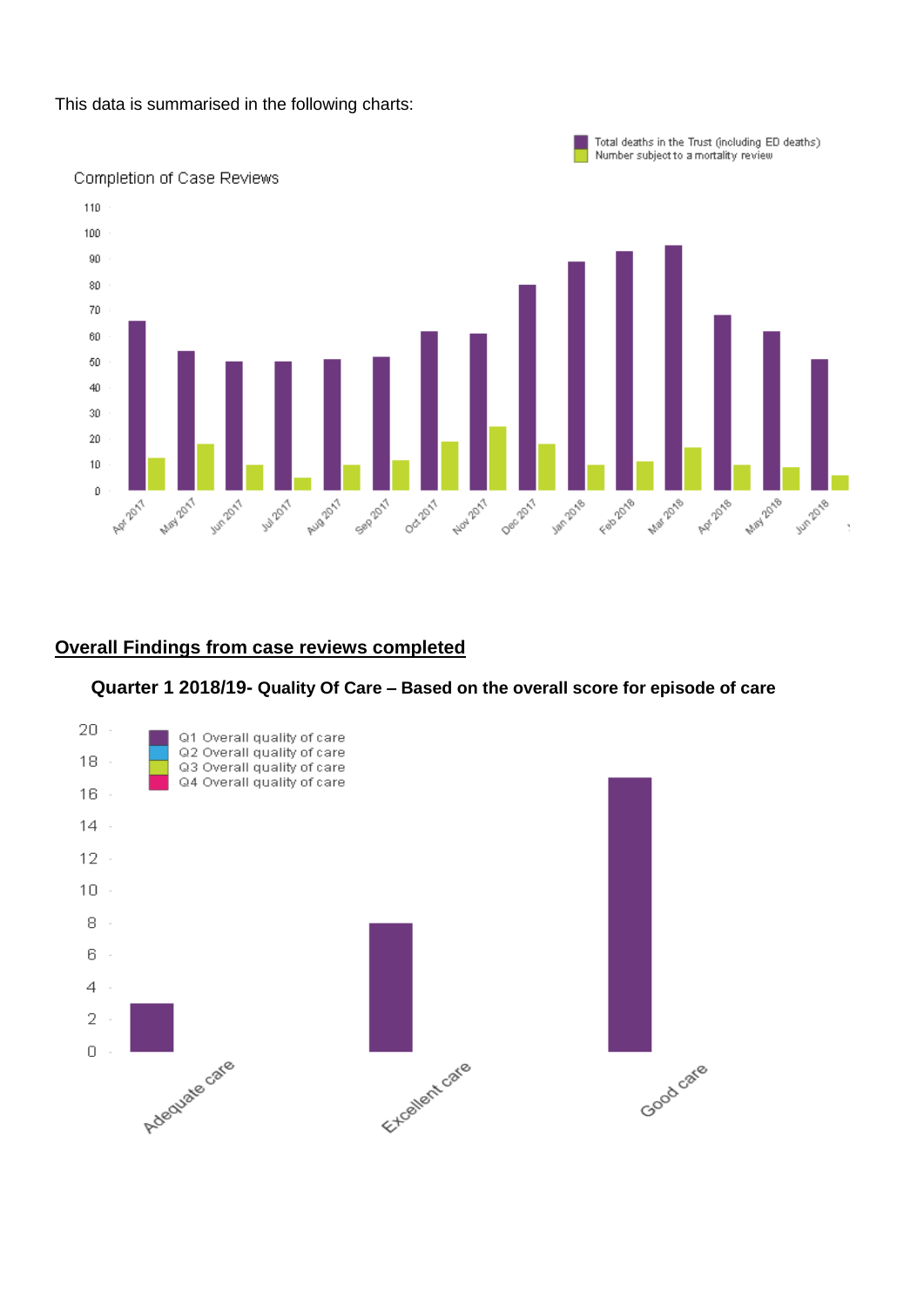

## **Quarter 1 2018/19 - Care Concerns Identified**

Note - These are deaths that are subject to a<br>mortality review only



## Level of avoidability of death in each case reviewed - Rolling Year to date

## Structured Judgement Tool Avoidability Score

- 1 Definitely avoidable
- 2 Strong possibility of avoidability
- 3 Probably avoidable greater than 50%
- 4 Possibly avoidable less than 50%
- 5 Slight evidence of avoidability
- 6 Definitely not avoidable

## **Themes from reviews and investigations**

Of the deaths reviewed:

 No cases were identified where care concerns were considered to have directly contributed to a death.

 3 cases were considered as having slight evidence of avoidability scoring 5 using the RCP definitions